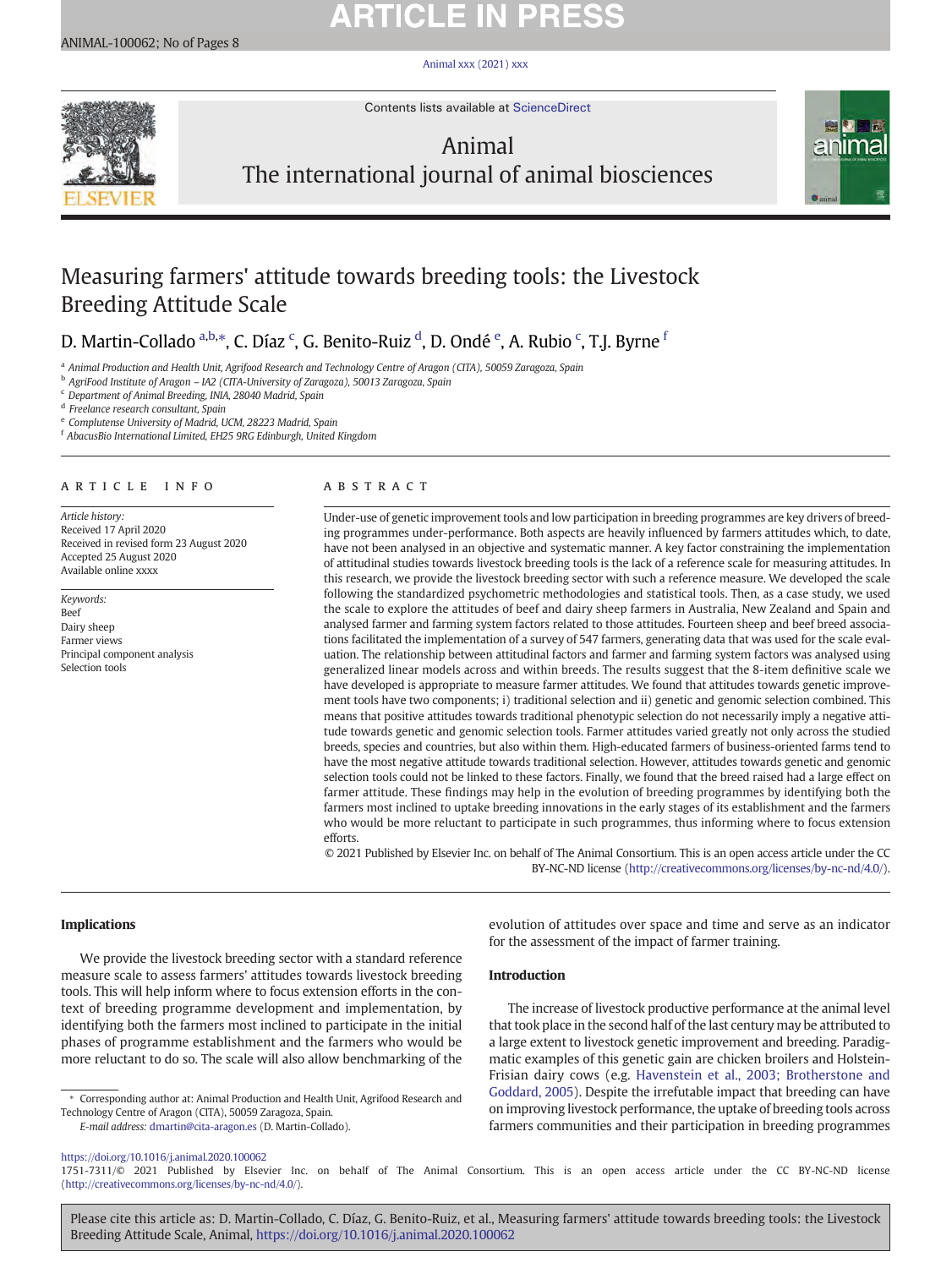has happened at a very variable pace across world regions, species and breeds (e.g. [Sise et al., 2012; Miglior et al., 2017\)](#page-7-0). A low turnout in breeding programmes and under-use of breeding tools have been suggested to be major drivers of breeding programme underperformance ([Serradilla, 2008; Nielsen et al., 2011 and 2014](#page-7-0)). Yet, the study of the factors influencing farmer uptake of breeding tools and participation in breeding programmes has been overshadowed in the scientific literature by the development of methods for genetic evaluation, the construction of selection indices, as well as the development of computational algorithms to be able to incorporate genomic data into breeding programmes. This tendency has been apparently changing in recent years as social drivers of breeding programmes are gaining increasing attention in the scientific community. To date, the focus of these studies has been on analysing farmers' preferences for animal traits to inform the development or update of breeding objectives aiming to increase farmer participation in breeding programmes ([Byrne et al., 2016; Paakala et al., 2018\)](#page-7-0). However, to our knowledge, farmers' attitudes towards livestock breeding tools have not been analysed yet in an objective and systematic manner.

Human attitudes have been extensively proven to determine intention and influence human behaviour. For example, regarding consumer behaviour, attitudes are a key component when trying to explain and/or predict buyers' preferences and behaviours from a psychological perspective. The influence of farmers' attitudes on their decision-making is not an exception. Evidence shows that farmers' attitudes influence their behaviour and choice making in several areas, such as farm environmental management (e.g. [Ahnström et al., 2009\)](#page-7-0), welfare and health management (e.g. [Jansen et al., 2009](#page-7-0)) or adoption of new technologies and policies (e.g. [Edwards-Jones, 2006](#page-7-0)). In this sense, [Munoz et al.](#page-7-0) [\(2019\)](#page-7-0) showed how positive attitudes towards handling sheep influenced farm management behaviour, fostering positive ewe welfare outcomes. Therefore, farmers' attitudes towards breeding very likely influence how they approach breeding and how readily they uptake breeding tools, as noted by several authors (e.g. [Kinghorn et al., 2002;](#page-7-0) [Nielsen et al., 2014; Ragkos and Abas, 2015](#page-7-0)).

One of the main problems of the study of farmers' attitudes towards livestock genetic improvement tools is the lack of standardized tools to measuring such attitudes. A solution to this problem would be the development of a reference scale of farmers' attitudes towards genetic improvement tools, similar to those widely used in other science fields (e.g. [Dunlap et al., 2000; Hawcroft and Milfont, 2010](#page-7-0)). Such a scale would allow benchmarking of farmers' attitudes across time, a comparison among groups of farmers (e.g. raising different breeds or livestock species) and an analysis of the factors driving attitudinal difference. In addition, such a scale would be useful for improving the design of breeding programmes in general, to design tailored extension activities to increase farmer uptake of breeding tools and to assess the impact of extension, which in turn will demonstrate to stakeholders the impact of their extension activities.

The analysis and measurement of peoples' attitudes and the development of attitude scales are a scientific field, which psychologists have been researching and developing for a long time. Attitude scales have been used in the psychometry field since its first applications in the beginning of twentieth century; therefore, methods, tools and statistical models are well-developed and readily available [\(Fabrigar](#page-7-0) [et al., 1995\)](#page-7-0).

In livestock breeding, there have been three steps of evolution of approaches and tools: traditional selection (based on the external observation of animal appearance and/or raw phenotype or their progeny), genetic selection (based on the estimation of genetic values combining phenotypes and pedigree) and genomic selection (incorporating genomic information to the genetic evaluation procedures or combining phenotypes and genotypes). These three steps have likely led to three attitudinal paradigms in the livestock farmer community, all currently coexisting. The prevalence of each paradigm and its relative importance in a given farmer community will likely depend on a number of factors such as livestock species, breed, farming system, region and country and surely will be influenced by farmer profiles.

In this context, the purpose of this research is to provide the livestock breeding sector with a reference measure to assess farmers' attitude towards animal breeding tools. Then, as a case study, we used the scale to explore the attitudes of farmer raising several beef and sheep breeds in Australia, New Zealand, and Spain and analysed potential farmer profile and farming system factors related to those attitudes. Finally, we discuss the potential use of the developed scale for breeding programme design and implementation.

#### The Livestock Breeding Attitude Scale

## Material and methods

In short, the development of attitude scales consists of three consecutive steps: i) item definition, ii) item analysis and reliability assessment and iii) validity evidence based on internal structure ([Netemeyer et al., 2003](#page-7-0)).

#### Item definition

An attitude can be defined as "a psychological tendency that is expressed by evaluating a particular entity with some degree of favour or disfavour" [\(Eagly and Chaiken, 1993](#page-7-0)). Attitude scales consist of a fixed set of attitudinal statements (i.e. "items" in the rest of the manuscript) across which agreement scores, derived from Likert scales, are used to determine respondents' total level of agreement with the issue under analysis. Items must be carefully designed to measure peoples' attitudes in all relevant aspects of the issues of interest. In order to get an adequate representation of the attitudinal content that we aim to evaluate (i.e., content validity or evidence based on test content; see [Sireci and Faulkner-Bond, 2014\)](#page-7-0), four elements have been considered: domain definition, domain representation, domain relevance and appropriateness of the test development process. The initial list of items of the scale was thoughtfully discussed and defined in an iterative process by a group of geneticists and two psychologists expert in attitude scales development and psychometry formed ad hoc for this task. The group of geneticists had wide experience in animal breeding and in the establishment and development of breeding programmes, and a long history of collaboration with farmers and breeders associations. The item definitions were made under the assumption that the three steps of evolution of breeding methods and tools (i.e. traditional selection, genetic selection and genomic selection) have led to three attitudinal components (i.e. paradigms). The initial list consisted of 14 items: 10 which covered the three hypothesized livestock breeding components, plus four across-paradigms items related to farmers attitudes towards the maintenance of breed features, crossbreeding, farmer collaboration in breeding programmes and the use of reproductive technologies in breeding ([Table 1](#page-2-0)). Eleven items were worded such that the agreement reflects acceptance of the tools the statement refers to, while in the rest (items 6, 8, and 12 in [Table 1\)](#page-2-0), disagreement reflects acceptance. The position of items within the questionnaire did not follow any particular order. To assess respondents' agreement with items, we used a six-level Likert scale (1-Totally disagree, 2-Disagree, 3-Somewhat disagree, 4-Somewhat agree, 5-Agree, and 6-Totally agree) which avoids central tendency bias. In addition, we included an "I do not know/I do not have an opinion on this" option.

#### Item analysis and reliability coefficient

The quality of the attitude scale as a measurement instrument was assessed through the analysis of different psychometric properties, univariate and bivariate item analysis and reliability estimation. Mean and SD as well as sample skewness per item were used for item analysis. Reliability (or internal consistency) was assessed using Cronbach's  $\alpha$  (and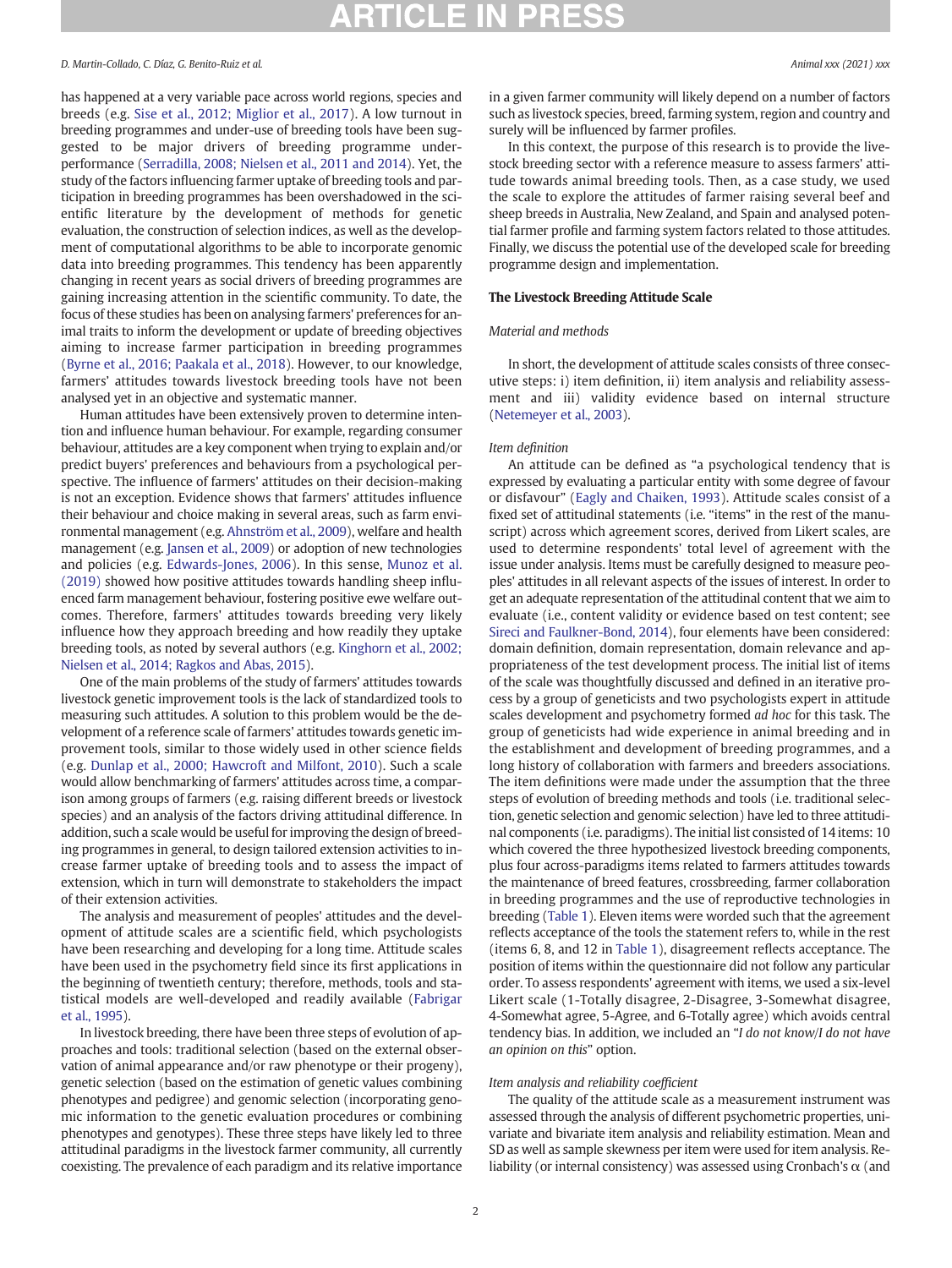#### <span id="page-2-0"></span>Table 1

### Initial 14-item list of attitudinal statements.

| Attitudinal<br>dimension <sup>1</sup> |    | $Order2$ Items <sup>3</sup>                                                                                                                    |
|---------------------------------------|----|------------------------------------------------------------------------------------------------------------------------------------------------|
| Traditional                           | 4  | The appearance of a bull/cow <sup>4</sup> is sufficient for telling its performance.                                                           |
| selection                             | 10 | The appearance of progeny fully indicates how good the bull/cow is.                                                                            |
|                                       | 8  | do not need written recorded performance data on a bull/cow to fully know how good the animal is.                                              |
| Genetic                               |    | Using genetic merit (breeding value) to select bull/cows improves the performance of beef better and faster than other ways of selecting.      |
| selection                             | 6  | The genetic merit (breeding value) of bulls/cows does not help in the performance of their offspring.                                          |
|                                       |    | Combining information from several traits into selection indices is the best way to summarise genetic merit information (breeding values).     |
| Genomic                               |    | The use of genomic and DNA/gene information to select bull/cows will improve the performance of sheep better and faster than any other method. |
| selection                             |    | It is important that opportunities for selection of beef with genomic and DNA/gene information are fully utilized.                             |
|                                       | 9  | Genomic and DNA/gene information will be the only information used to select bull/cows in the future.                                          |
|                                       | 11 | It is important that opportunities for selection of beef cattle with new genetic developments (transcriptomics, epigenetics, gene regulation   |
|                                       |    | networks and metagenomic) are fully utilized.                                                                                                  |
| Across                                |    | It is very important to maintain the breed features of bull/cows.                                                                              |
| dimensions                            | 14 | Crossing animals of different breeds is a bad method of improving beef performance.                                                            |
|                                       | 13 | In order to improve the performance of my herd collaboration in animal comparison with other farmers is crucial.                               |
|                                       | 12 | Reproductive technologies (artificial insemination, embryo transfer) are not useful ways of improving beef performance.                        |

Hypothesized attitudinal dimension.

Order in which items are presented in the survey.

Question wording: "Below you will find some statements about selection of bulls and cows. Please, indicate how much do you agree/disagree with each of them".

<sup>4</sup> "Bull/cow" was replaced by "Ram/ewe" in the questionnaires for sheep farmers.

the 95% confidence interval (CI) obtained by calculating the intra-class correlation), which is the most usual estimate of reliability of psychometric tests such as attitude scales [\(Netemeyer et al., 2003\)](#page-7-0). Because we hypothesized that farmers' attitudes towards genetic improvement tools have three attitudinal components (see above), the estimation of reliability has been calculated based on the results of a Principal Component Analysis (PCA, see below). As thumbnail rule, Cronbach's α value of 0.6 is usually considered the limit value above which an attitude scale can be used for research purposes, values below 0.5 would indicate a scale with low reliability ([Kerlinger and Lee, 2002\)](#page-7-0).

#### Validity evidence based on internal structure

This kind of construct validity refers to the degree to which the relationships among scale items and scale components contribute to the construct on which the proposed test score interpretations are based (e.g. [Rios and Wells, 2014\)](#page-7-0). As noted above, the scale was designed considering three a priori components, which would cover the three (hypothesized) existing attitudinal breeding paradigms. Following the usual protocols (e.g., [Hair et al., 2010](#page-7-0)), two statistical tests were used to evaluate the suitability of our data to structure detection: the Kaiser-Meyer-Olkin (KMO) test of sampling adequacy and the Bartlett's test of sphericity. Following [Dunlap et al. \(2000\)](#page-7-0), the internal structure of the data was evaluated by PCA with Varimax rotation for orthogonal components using the "Psych" package of R software [\(Revelle, 2019](#page-7-0)). In addition, we applied Oblimin rotation to evaluate the correlation between components and ensure that the use of Varimax rotation was adequate [\(Fabrigar et al., 1999](#page-7-0)). The number of components to consider was determined by Parallel Analysis (PA) [\(Thompson, 2004](#page-7-0)).

#### Survey and sample

The list of items of the scale was the core section of a questionnaire which also included a wide range of questions related to farming system, farmer profile and farmer breeding strategies and use of breeding tools (Supplementary Material S1). This additional information was used to explore the relationship between farmer attitudes, farmer profiles and farming system characteristics. The survey was implemented both face-to-face and online in Spain, New Zealand and Australia, from September 2017 to July 2018 (Table 2). Fourteen sheep and beef breed associations were involved in the study by facilitating the implementation of the survey with their associated farmers (either commercial or breeder), both by advertising the online survey and by carrying out face-to-face surveys. All farmers in the associations were invited to voluntarily complete the survey. Initially, 617 surveys were received. Surveys with more than 3

missing values in the attitude scale questions were removed from the analysis. The definitive data set consisted of 547 surveys (Table 2). Specifically, for the evaluation of the scale, only surveys without any missing values in the scale questions were used ( $n = 348$ ).

#### Results

#### Scale evaluation

Parallel analysis results suggest the existence of four components in the attitude scale. The results of the KMO (0.7) and the Bartlett's test of sphericity ( $\chi^2$  = 984.6; P < 0.001) showed enough sampling adequacy for the implementation of a data reduction technique. The results of the PCA on the 14-item initial list suggest the removal of four items. Items

#### Table 2

Number of surveys implemented across countries, species and breeds.

| Country   | Species and<br>breeds | Total<br>number<br>of surveys <sup>1</sup> | Number of<br>surveys<br>used in the<br>construction<br>of the scale <sup>2</sup> | Number of<br>surveys used<br>in the case<br>study <sup>3</sup> |
|-----------|-----------------------|--------------------------------------------|----------------------------------------------------------------------------------|----------------------------------------------------------------|
| Spain     | <b>Beef</b>           | 328                                        | 213                                                                              | 232                                                            |
|           | Asturiana de          | 55                                         | 41                                                                               | 43                                                             |
|           | Valles                |                                            |                                                                                  |                                                                |
|           | Avileña-Negra         | 26                                         | 18                                                                               | 24                                                             |
|           | Ibérica               |                                            |                                                                                  |                                                                |
|           | Morucha               | 6                                          | 2                                                                                |                                                                |
|           | Parda de              | 30                                         | 9                                                                                | 23                                                             |
|           | Montaña               |                                            |                                                                                  |                                                                |
|           | Pirenaica             | 68                                         | 41                                                                               | 50                                                             |
|           | Retinta               | 4                                          | 3                                                                                |                                                                |
|           | Rubia Gallega         | 136                                        | 98                                                                               | 92                                                             |
|           | Otros                 | 3                                          | 1                                                                                |                                                                |
|           | Sheep                 | 116                                        | 63                                                                               | 84                                                             |
|           | Assaf                 | 29                                         | 18                                                                               | 21                                                             |
|           | Churra                | 11                                         | 7                                                                                |                                                                |
|           | Latxa                 | 33                                         | 9                                                                                | 29                                                             |
|           | Manchega              | 41                                         | 28                                                                               | 34                                                             |
|           | Otros                 | 2                                          | 1                                                                                |                                                                |
| Australia | Beef (Angus)          | 57                                         | 41                                                                               | 43                                                             |
| New       | Beef (Hereford)       | 23                                         | 14                                                                               | 20                                                             |
| Zealand   | Beef (Simmental)      | 23                                         | 17                                                                               | 20                                                             |
|           | Total                 | 547                                        | 348                                                                              | 399                                                            |

The data set includes surveys with up to 3 missing values in attitude scale questions.

Surveys with no missing values in the attitude scale questions.

Surveys of breeds with more than 20 farmers surveyed.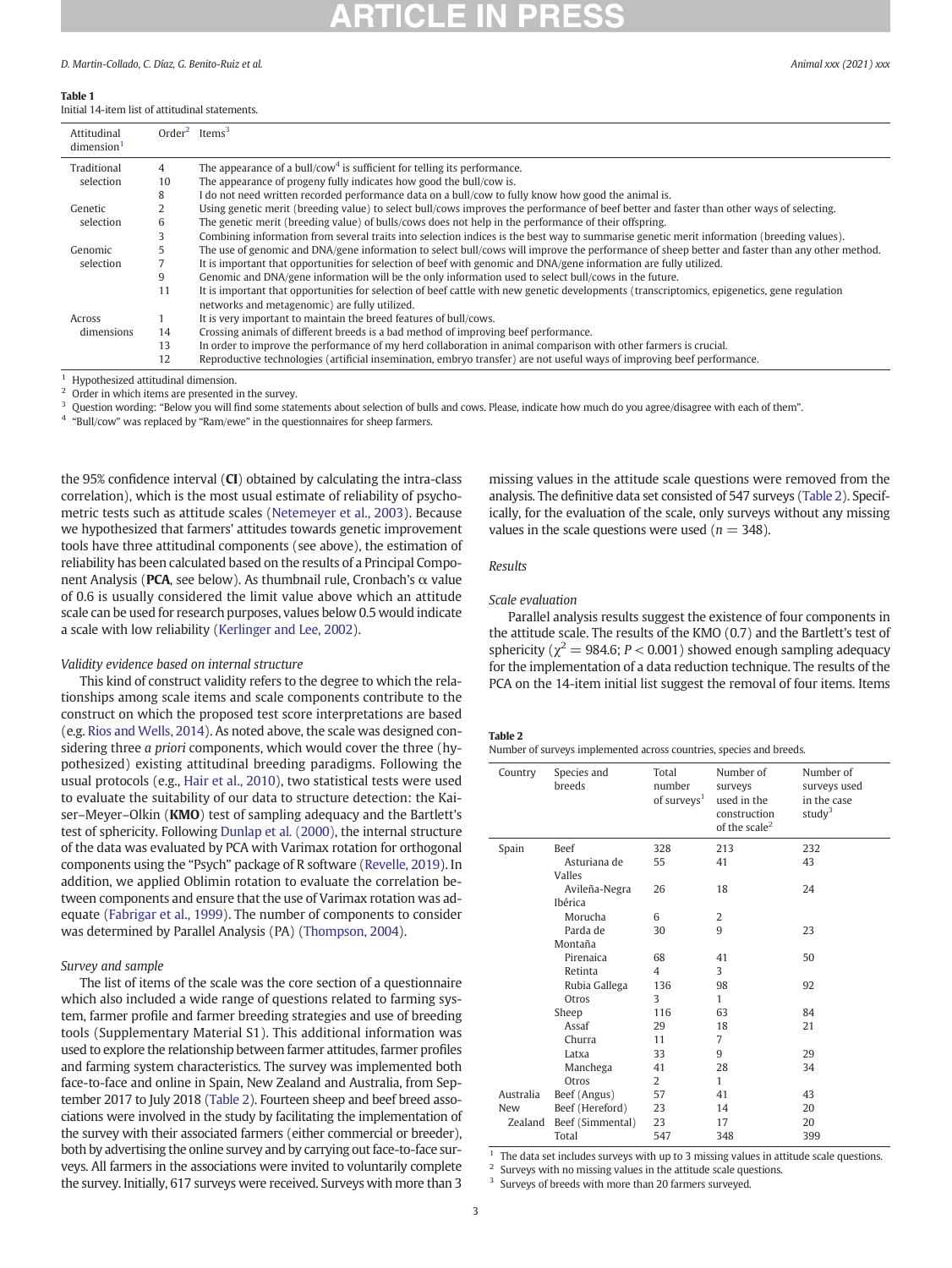12 and 13 [\(Table 1\)](#page-2-0) were removed due to their low communality level (below 0.3; [Brown, 2015\)](#page-7-0) in the initial analysis. Items 6 and 8 were removed because they made it difficult to obtain a simple structure (i.e. items with relevant factor loadings on only one component).

Then, PCA was implemented again on the resulting 10-item provisional list, and its results again suggested the existence of four components. Table 3 shows the factor loadings on the 10-item list (KMO  $=$ 0.68; Bartlett's tests:  $\chi^2 = 690.5$ ;  $P < 0.001$ ). The Oblimin rotation-determined correlation values between factors were very close to zero (0.14 was the highest correlation obtained), confirming the adequacy of using Varimax rotation. The four components detected were the following two multi-item components (A and B), and two components comprising one individual item each (Table 3):

- Traditional Selection Component (Component A). This component corresponds to an attitudinal dimension that relates to the traditional selection paradigm. It consists of two items that focuses on the appearance of breeding animals (i.e. phenotypic features) as an indicator of animal genetic merit.
- Genetic and Genomic Selection Component (Component B). This component corresponds to an attitudinal dimension that relates to both the genetic and genomic breeding paradigms. It consists of six items related to the use of both genetic and genomic breeding values as indicators of animal genetic merit and the use of technological DNA and gene-related tools to assist in animal selection.

Cronbach  $\alpha$  was 0.67 (95% CI: 0.59-0.73) for Component A and 0.72 (95% CI: 0.67–0.77) for Component B. Factor loadings were moderately high and communality levels of items ranged between 0.49 and 0.78. With these communality levels, the recommendation is to use a sample size of at least 200 observations ([Fabrigar et al., 1999](#page-7-0)) which is well below the sample size of our study.

Therefore, we finally considered that the definitive attitude scale is formed by the eight items that conform Traditional selection Component (i.e. Component A) and Genetic and Genomic Selection Component (i.e. Component B). We call this scale the Livestock Breeding Attitude Scale (LBA scale hereinafter).

## The case study

#### Material and methods

After the development of the LBA scale, we used it to explore the attitudes of the sheep and beef farmers (both commercial and breeders) in Australia, New Zealand and Spain. Then, we analysed the relationship between such attitudes and farmer profiles, and farming systems characteristics. For this case study, missing values of LBA scale questions in the data set were substituted using an Expected Maximization algorithm. These types of algorithms have shown to perform properly for multiple imputations in complex multivariate settings ([Schafer and](#page-7-0) [Olsen, 1998; Malan et al., 2020\)](#page-7-0). In addition, observations with any missing values in farm and farming system variables explored (see below) were removed. Finally, we did not consider those breeds with <20 farmer questionnaires delivered. The data set analysed consisted of 399 observations [\(Table 2\)](#page-2-0), including three Spanish dairy sheep breeds, and eight beef breeds, five from Spain, two from New Zealand and one from Australia (Angus). The relationship between LBA attitudinal components and the farmer and farming system variables was analysed by generalized linear models (glm) using the "lme4" package of R software [\(Bates et al., 2015\)](#page-7-0). Specifically, we ran two groups of glm models, one for each LBA component.

We tested 13 independent variables which described farmer profiles and farming system: farmer age (continuous), farmer formal education level (discrete; basic, intermediate or university), farmer dedication (discrete; full-time or part-time), depth of farming heritage (discrete; from a multi-generational farming family or newcomers), country (discrete; Australia, New Zealand or Spain), species (discrete; beef or sheep), breeds (discrete; eleven above mentioned), production system (discrete; extensive/pasture-based, semi-intensive or intensive), farm property regime (discrete; family farm, family business or companyowned business), type of farm (discrete; pure livestock system or mixed agriculture and livestock system), farm size (continuous; relative number of cows/ewes over breed average), source of males (discrete; artificial insemination (AI), livestock markets and fairs, directly to breeders, own herd/flock or several sources) and whether farmer sell reproductive animals (discrete; yes or no). Country, species and breeds

#### Table 3

Descriptive item information and Principal Components Analysis factor loadings of definitive list of attitudinal statements.

| Items <sup>1</sup>                                                                                                                                   | Mean<br>(SD) | $Ss^2$ | Factor loadings on attitudinal<br>components |                |         |         |
|------------------------------------------------------------------------------------------------------------------------------------------------------|--------------|--------|----------------------------------------------|----------------|---------|---------|
|                                                                                                                                                      |              |        | $A^3$                                        | B <sup>4</sup> | C       | D       |
| 4. The appearance of a bull/cow <sup>5</sup> is sufficient for telling its performance.                                                              | 3.0(1.5)     | 0.3    | 0.84                                         | 0.07           | $-0.14$ | $-0.12$ |
| 10. The appearance of progeny fully indicates how good the bull/cow is.                                                                              | 3.1(1.5)     | 0.3    | 0.79                                         | 0.09           | $-0.32$ | $-0.22$ |
| 2. Using genetic merit (breeding value) to select bull/cows improves the                                                                             | 5.0(1.1)     | $-1.6$ | 0.07                                         | 0.5            | $-0.14$ | $-0.12$ |
| performance of beef better and faster than other ways of selecting.                                                                                  |              |        |                                              |                |         |         |
| 3. Combining information from several traits into selection indices is the best way to<br>summarise genetic merit information (breeding values).     | 4.8(1.0)     | $-1.0$ | $-0.04$                                      | 0.57           | 0.39    | $-0.09$ |
| 5. The use of genomic and DNA/gene information to select bull/cows will improve the<br>performance of sheep better and faster than any other method. | 4.5(1.2)     | $-0.9$ | $-0.15$                                      | 0.74           | $-0.34$ | $-0.07$ |
| 7. It is important that opportunities for selection of beef with genomic and                                                                         | 4.9(1.2)     | $-1.4$ | $-0.10$                                      | 0.71           | $-0.16$ | $-0.41$ |
| DNA/gene information are fully utilized.                                                                                                             |              |        |                                              |                |         |         |
| 9. Genomic and DNA/gene information will be the only information used to select bull/cows<br>in the future.                                          | 3.6(1.4)     | $-0.1$ | 0.06                                         | 0.61           | $-0.30$ | $-0.53$ |
| 11. It is important that opportunities for selection of beef cattle with new genetic                                                                 | 4.9(1.0)     | $-1.2$ | $-0.20$                                      | 0.73           | $-0.24$ | 0.12    |
| developments (transcriptomics, epigenetics, gene regulation networks and metagenomic)<br>are fully utilized.                                         |              |        |                                              |                |         |         |
| 1. It is very important to maintain the breed features of bull/cows.                                                                                 | 5.3(1.1)     | $-2.3$ | $-0.23$                                      | $-0.30$        | 0.68    | 0.01    |
| 14. Crossing animals of different breeds is a bad method of improving beef performance.                                                              | 4.4(1.7)     | $-0.7$ | 0.32                                         | 0.27           | 0.30    | 0.72    |

Number of the item represent the order in which items are presented in the survey.

Sample skewness.

<sup>3</sup> Traditional Selection Component.

Genetic and Genomic Selection Component.

"Bull/cow" was replaced by "Ram/ewe" in the questionnaires for sheep farmers.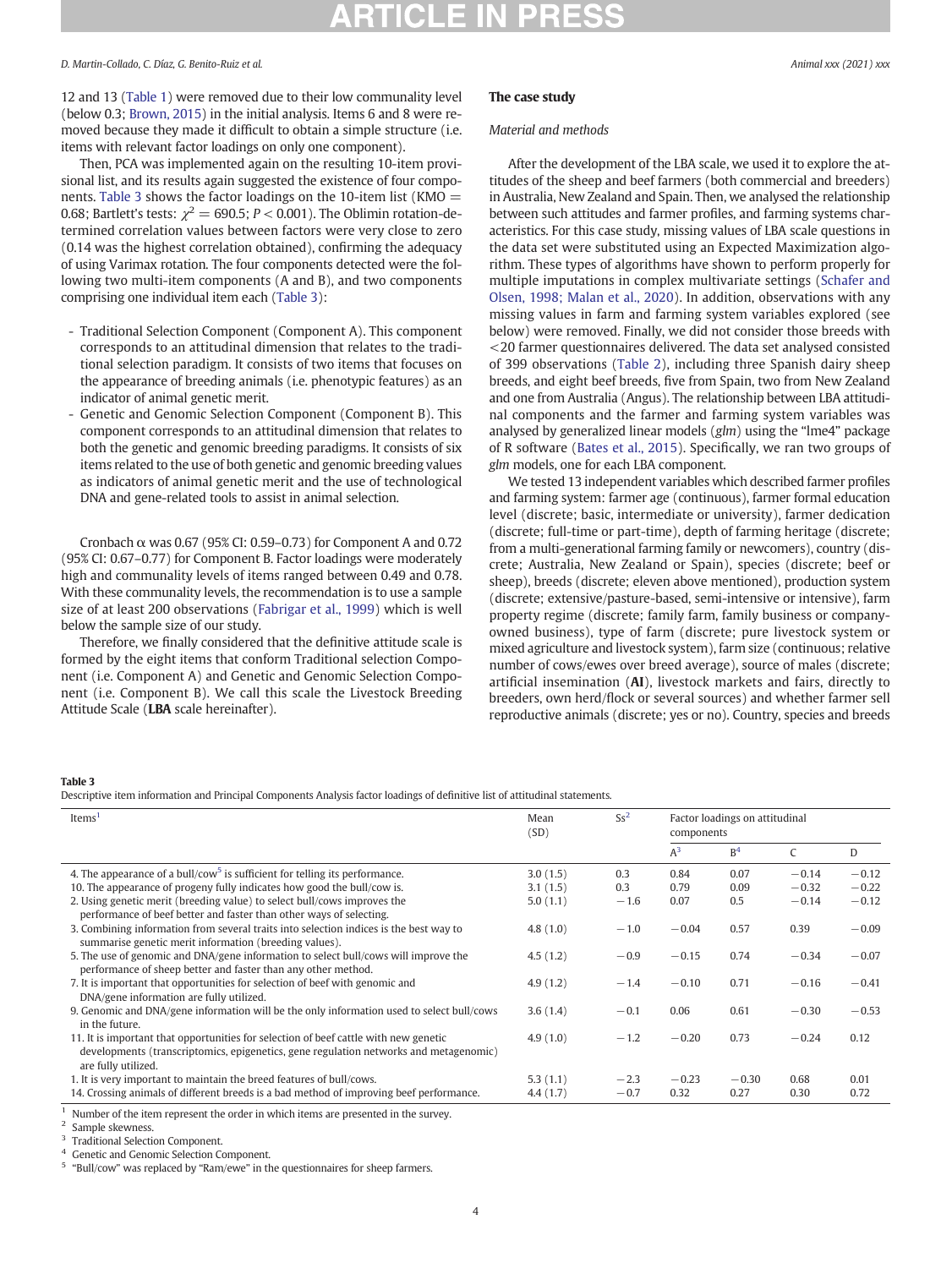are cofounded variables, where breed explains the other variables. Therefore, for each dependent variable, we ran a complete "acrossbreeds" model considering the 10 variables describing farmer profile and farm system plus a breed variable. In addition, we ran specific models for each breed to explore if the effect of farmer and farming system variables on farmer attitude depends on the breed considered. Models were built following a backward elimination procedure and evaluated using the Akaike Information Criterion.

#### Results

We found high variability in farmers' attitude towards both Traditional Selection and Genetic and Genomic Selection Components within countries, species and breeds (Fig. 1 and Supplementary Tables S1 and S2). Overall, Australian and New Zealand farmers (i.e. Angus, Hereford and Simmental) had lower values (more negative) in both components than Spanish farmers (ANOVA  $P < 0.001$ ; Supplementary Table S1). Dairy sheep farmers had on average lower values in the Traditional Selection Component and higher values in the Genetic and Genomic Breeding Component than beef farmers (ANOVA P < 0.001; Supplementary Table S1). Finally, comparing breeds, Assaf farmers had the highest value in the Genetic and Genomic Selection Component and the lowest value in the Traditional Selection Component of the breeds considered (pairwise *t*-test  $P < 0.001$ ; Supplementary Table S2). On the contrary, the highest values in the Traditional Selection Component were found in farmers raising Parda de Montaña, Rubia Gallega, Pirenaica and



#### Fig. 1. Scatter plot of farmers' attitudinal components values across species and breeds.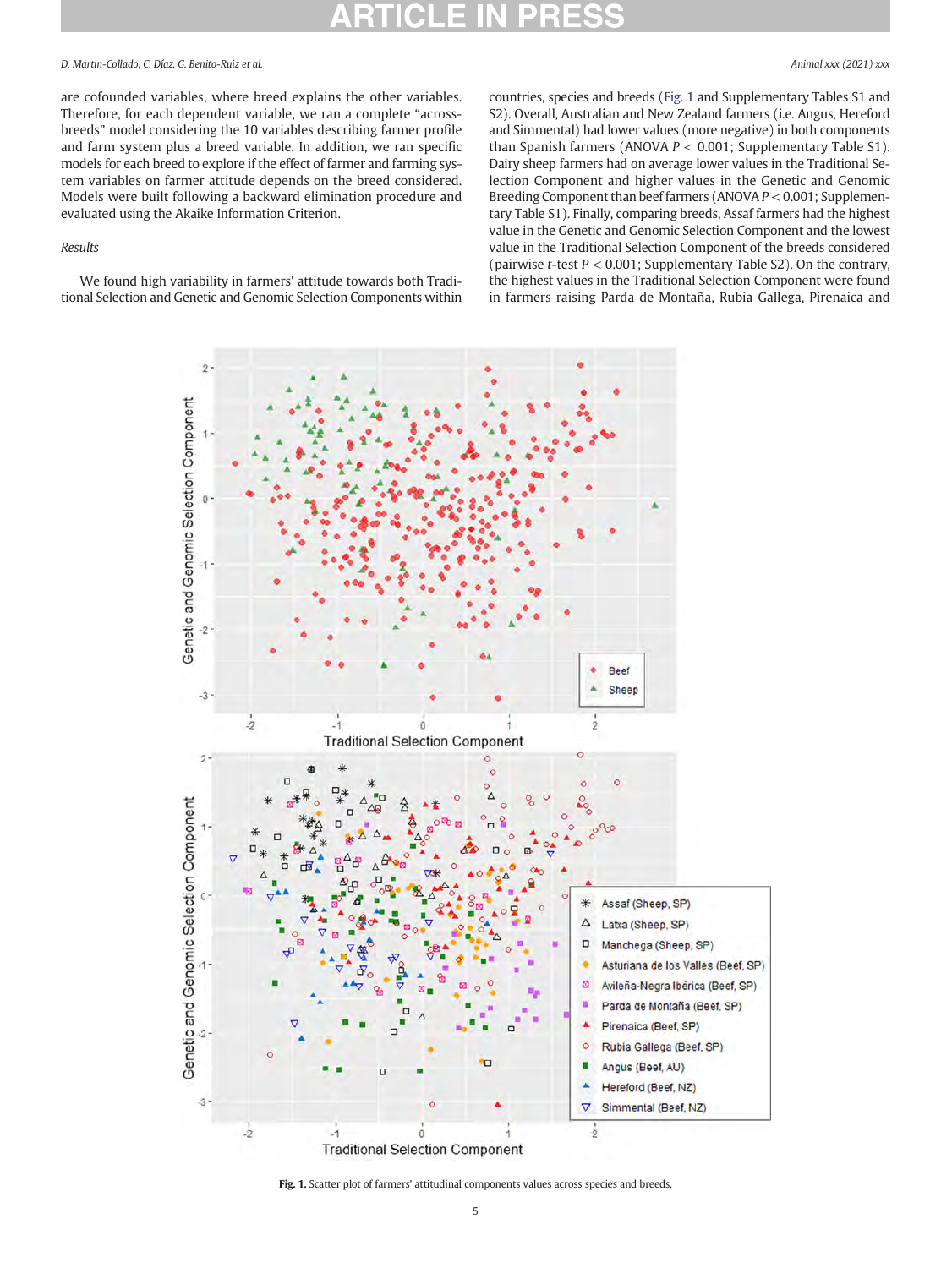Asturiana de los Valles breeds, while the lowest values in the Genetic and Genomic Selection Component were found in farmers raising Parda de Montaña, Angus, Hereford, Simmental and Asturiana de los Valles beef breeds (pairwise  $t$ -test  $P < 0.001$ ; Supplementary Table S2).

The across-breeds glm models developed showed that the breed farmed had a large effect on farmers' attitudes both towards traditional selection and towards genetic and genomic selection (Table 4). In addition to the breed effect, five farmer and farming system variables had significant effects on farmers' attitudes towards breeding. Regarding farmer profile, the higher the formal education level, the more negative attitudes towards Traditional Selection Component ( $P < 0.05$ ). Surprisingly, farmers with intermediate education level had more negative attitude towards genomic and genomic genetic improvement tools than farmers with both basic ( $P < 0.001$ ) or university education ( $P < 0.05$ ). In addition, farmers from families without farming tradition present a more negative attitude towards traditional selection tools than farmers with farming heritage ( $P < 0.05$ ). Comparing farming system characteristics, farmers with farms under a business property regime had a more negative attitude towards traditional selection than farmers from family farms or family business farms ( $P < 0.05$ ). Also, farmers with larger herds/flocks tended to have a more positive attitude towards genetic and genomic selection ( $P < 0.1$ ). Finally, considering the source of males, we found that farmers using AI also tended to have  $(P < 0.1)$  a more negative attitude towards traditional selection than farmers getting males from other sources. Farmer age, farmer dedication, production system, being a pure livestock farm or not, or being a breeder or not were found to have no effect in the across-breed models.

#### Table 4

Generalized linear models results for the association of farmer profile and farming system variables with farmer attitude towards genetic selection tools.

| <sup>1</sup> Variables and categories<br>("Reference category") | Genetic and<br>Genomic<br>Selection<br>Component | Traditional<br>Selection<br>Component |
|-----------------------------------------------------------------|--------------------------------------------------|---------------------------------------|
| Farmer formal education level                                   |                                                  |                                       |
| ("Intermediate")                                                |                                                  |                                       |
| <b>Basic</b>                                                    | $0.359***$                                       | $0.249*$                              |
| University                                                      | $0.312*$                                         | $-0.284*$                             |
| Family farming tradition ("No")                                 |                                                  |                                       |
| Yes                                                             | ns                                               | $0.256*$                              |
| Breed ("Angus")                                                 |                                                  |                                       |
| Hereford                                                        | ns.                                              | $-0.549*$                             |
| Simmental                                                       | ns                                               | $-0.476*$                             |
| Asturiana de los Valles                                         | ns                                               | $0.357^{\dagger}$                     |
| Avileña-Negra Ibérica                                           | $0.647**$                                        | ns.                                   |
| Parda de Montaña                                                | ns                                               | $0.994***$                            |
| Pirenaica                                                       | $0.980***$                                       | $0.637***$                            |
| Rubia Gallega                                                   | 1.092***                                         | $0.709***$                            |
| Assaf                                                           | 1.824***                                         | $-0.706**$                            |
| Latxa                                                           | $1.244***$                                       | ns                                    |
| Manchega                                                        | $0.832***$                                       | $-0.351^{\dagger}$                    |
| Farm property regime ("Family business")                        |                                                  |                                       |
| <b>Business</b>                                                 | ns                                               | $-0.411*$                             |
| <sup>2</sup> Herd/Flock size (Continuous variable)              | $0.098^{\dagger}$                                | ns                                    |
| Males source ("Directly to breeders")                           |                                                  |                                       |
| Artificial insemination                                         | ns                                               | $-0.316^{\dagger}$                    |
| Markets and fairs                                               | ns                                               | ns                                    |
| Own herd/flock                                                  | ns.                                              | ns                                    |
| Several sources                                                 | ns.                                              | ns.                                   |
| Null deviance                                                   | 403.7                                            | 401.3                                 |
| Residual deviance                                               | 283.4                                            | 235.2                                 |
| Proportion of variance explained                                | 0.30                                             | 0.41                                  |
| Df                                                              | 16                                               | 19                                    |
| Akaike Information Criterion (AIC)                              | 1027.8                                           | 963.5                                 |

 $P < 0.1$ .

 $1$  The following variables did not show any significant effect on the models: Farmer age, farmer dedication, production system, pure livestock farms, and breeders.

<sup>2</sup> Number of reproductive females relative to breed average.

The results of the within-breeds models showed that the farming system and farmer profile factors described above had also a significant effect within many breeds (Supplementary Tables S3 and S4). On the other hand, the results of the within-breed analyses showed that some factors (i.e. farmer age, farmer dedication, the production system, being a pure livestock farm or not, or being a breeder or not) that did not show any general effect across breeds had a significant effect on farmers attitude within some breeds. For example, farmer age on the Genetic and Genomic Selection Component in Hereford ( $P < 0.05$ ) and on the Traditional Selection in Rubia Gallega (P < 0.05). Being a full-time farmer or not had an impact on the Genetic and Genomic Selection Component in Angus ( $P < 0.01$ ) and on the Traditional Selection in Rubia Gallega  $(P < 0.01)$ . The direction of the effect of some other factors (i.e. farmer dedication, production system, or being a breeder or not) depended on the breed considered. For example, Hereford ( $P < 0.05$ ) and Simmental  $(P < 0.05)$  farmers of grassland systems had lower values on the Genetic and Genomic Selection Component than semi-intensive farmers, but the opposite was found in Asturiana de los Valles and Rubia Gallega farmers  $(P < 0.01)$ . Pure livestock systems had a negative effect on the Traditional Selection Component in Hereford ( $P < 0.01$ ). Finally, being a breeder also influenced farmers' attitudes, but the direction of the effect also varied depending on the breed; in Hereford farmers, it had positive effect on the Genetic and Genomic Selection Component ( $P < 0.05$ ) and a negative effect on the Traditional Selection Component ( $P < 0.01$ ), but the opposite happens in Simmental breed.

## **Discussion**

In this study, we aimed to provide the livestock breeding industry with a measure scale to assess farmers' attitudes towards livestock breeding tools. The results reported suggest that the 8-item LBA scale we have developed is appropriate to measure farmer endorsement of both traditional selection methods and genetic and genomic selection tools. Our results - confirmed our initial hypothesis that farmers' attitudes towards breeding tools is a multidimensional concept. However, while the scale items were selected to represent three discernible components of farmers' attitude (covering traditional selection, genetic selection and genomic selection paradigms), results suggest that farmers' attitudes towards breeding tools have two components: traditional selection on the one hand, and, on the other hand, genetic and genomic selection combined. This finding has two key implications. First that, contrary to what one might think, farmers' positive attitudes towards traditional selection do not necessarily imply a negative attitude towards genetic and genomic tools, and vice versa. Second, that farmer's attitudes towards genetic and genomic tools are actually components on the same dimension, meaning that farmers do not differentiate between these two breeding approaches even though they have their specific uses, strengths and limitations.

Despite the fact that we have accomplished our goal of developing an instrument to measure farmers' attitude towards genetic improvement tools, we must highlight the need for further study of the LBA scale. First, it is important to assess if the scale is valid and reliable for other farmer communities beyond those studied here, farmers raising dairy sheep and beef breeds mainly from Spain (79.3% of the data used for the assessment of the scale) and to a smaller extent from Australia (11.8%) and New Zealand (8.9%). In a similar vein, an international group of geneticist carefully defined the 14 statements of the initial list of items to comprise all the attitudinal positions existing in the animal breeding discourse. However, their work and experience within the breeding industry is mainly in developed countries; therefore, the views might be biased towards these realities. Second, future research is needed to revise the issues of the scale dimensionality and corroborate that the two-dimensional pattern we found also applies in other farmer communities. In this sense, the study of the dimensionality of the scale in farmer communities where genomic breeding programmes are in place or in communities without well-established genetic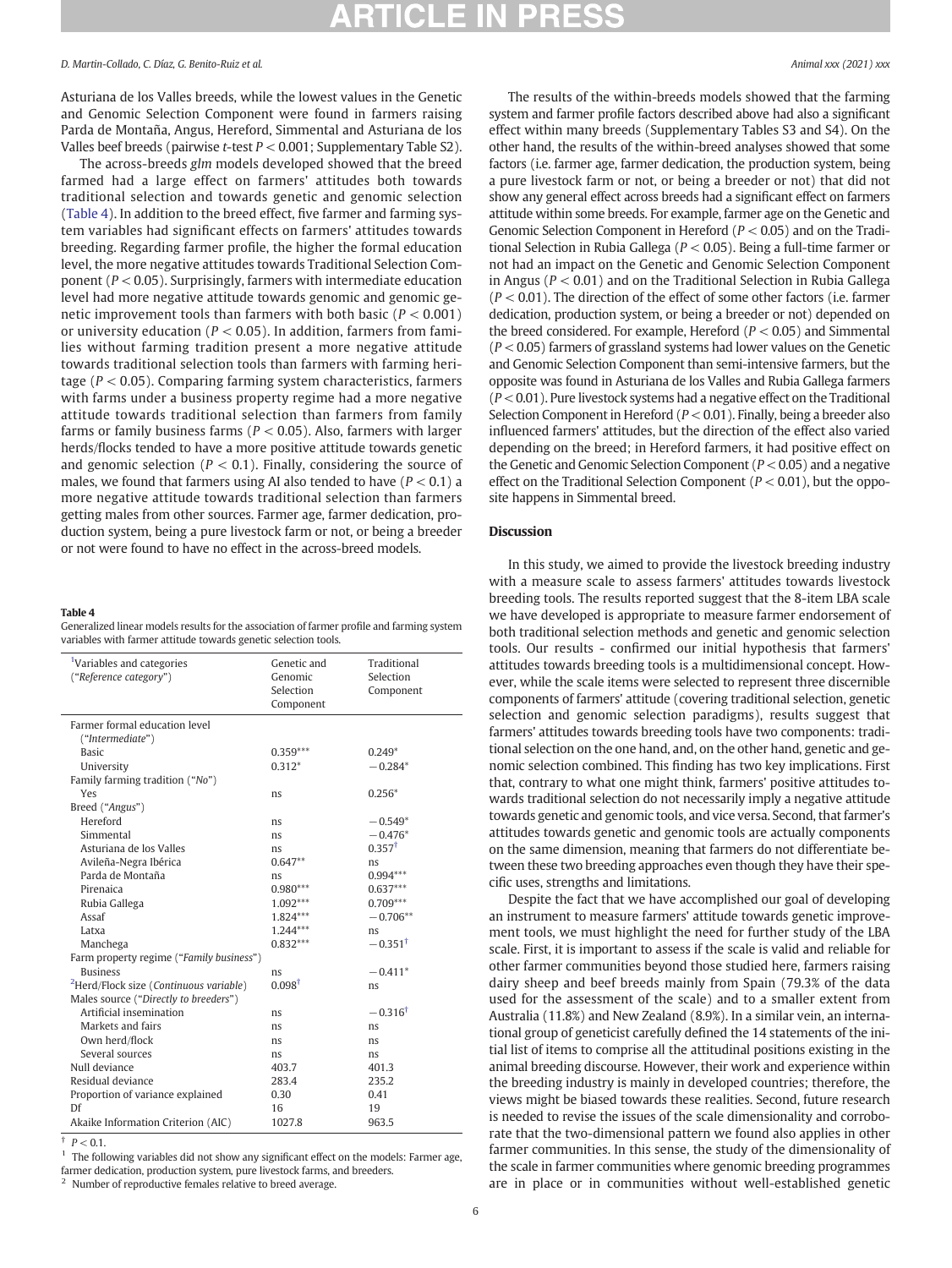## ICLE IN

#### D. Martin-Collado, C. Díaz, G. Benito-Ruiz et al. Animal xxx (2021) xxx

breeding programmes might lead to different results. Such a study might give us some insight into the influence of the state of breeding programmes development in shaping farmer attitudes. Third, it would be important to replicate the results obtained regarding the dimensionality of the data with new samples from the same farmer communities considered in this study, to evaluate the temporal stability of the two identified components. Finally note that the scale has been developed for farmers in the broader sense (either commercial or breeders), but it will likely be applicable to other livestock industry stakeholder (e.g. veterinarians, breed association technicians, etc.); however, further research is needed to confirm this.

As a case study, we explored farmer attitudes across breeds, species and countries and analysed farmer and farming system factors as drivers of the identified attitudes. We found that farmer attitudes towards both traditional selection and genetic and genomic selection are very variable not only across the studied breeds, species and countries but also within them. Part of this variation can be explained by some of the captured farmer profile (i.e. education level and family farming tradition), and farming system characteristics (i.e. farm property regime, herd/flock size and source of males). Education level has been shown to shape attitudes towards multiple issues, and especially towards farm innovation (e.g. [Knight et al., 2003](#page-7-0)). We expected that the higher the education level, the more positive attitude towards genetic and genomic selection and the more negative towards traditional selection.We found a clear signal that the higher the formal education level, the more negative the attitude towards traditional selection but no relationship with attitude towards genetic and genomic selection. One interesting result is related to the influence of family farming tradition on farmer attitudes towards breeding. Farmers with farming heritage showed higher positive attitude towards traditional selection compared to "newcomer" farmers. Traditional selection may be embedded in tradition and taught across generations, while genetic and genomic selection is taught to date mainly through extension services and professional learning programmes. As expected, business-oriented farmers using AI (which are in general large farms run by full-time farmers) had a more negative attitude towards traditional selection. This is so because business-oriented farms usually have breeding protocols based on the use of genetic breeding values rather than on phenotypic selection and use AI to disseminate high genetic merit males and therefore increase the genetic level of the population.

In addition to the above-mentioned variables, we found that the breed raised had a large effect on farmer attitude towards breeding. When looking at each breed in detail, our models showed that some variables that did not show any direct effect across breeds influenced farmers' attitudes within breeds. This was the case of age and whether the farmer was a full-time farmer or not. The effect of some other factors such as farmer dedication, production system, or being a breeder or not, was confusing in the sense that the direction depended on the breed considered. This could be due to the presence of latent variables that confuse or cancel the direct effect of these factors on the farmer's attitudes, and whose mediating effect has not been identified to date. For example, some of these variables might be influencing farmer innovation ability that might be actually the driver of farmer attitude. In such a case, it could happen that in some communities, younger farmers are more innovative, while in other communities, elder farmers have more economic capacity and are therefore more prone to take risks associated with innovation. We hope future studies help clarifying this issue.

[Shrigley \(1983\)](#page-7-0) determined that attitudes are not innate, but learned, suggesting some experience with an object/activity shapes attitudes and future relationships with that given object/activity. In this sense, we must note that we failed to consider this aspect in our study, by not analysing any variable that somehow measures farmer experience with traditional selection methods and/or genetic and genomic genetic improvement tools. Part of the "breed" effect on farmers' attitudes that could not be explained by the breed-specific factors, or the relationship between farming family tradition and attitudes

outlined above could be linked to this level of farmer experience. Indeed, farmer experience is likely to be breed-specific because usually breeding programmes and their associated extension activities are designed, managed and implemented at breed level. Specifically, the success of the actual application of genetic or genomic breeding programmes (or even traditional selection) in a given breed case might very likely influence the attitude of the farmers raising the breed. In a similar vein, the real and perceived gain of genomic or genetic breeding vs traditional selection might also be a factor to consider when exploring farmers attitudes in future studies. Again, further research is needed to disentangle this aspect.

We developed the LBA scale to serve several functions. As a standard reference measure, it allows for the comparison of farmer attitudes across communities (e.g. across and within breeds, species, regions and countries), which is one of the main applications for attitude scales (e.g. [Hawcroft and Milfont, 2010; Grunert et al., 2018](#page-7-0)). The LBA scale opens the possibility of analysing the variables affecting farmer attitudes such as farmer background, farming systems, farm practices or any other variable of interest. We have analysed these two aspects in our case study. In addition, the development of the LBA scale should of course have practical uses in breeding programme design and implementation. The scale might help in evolution of breeding programmes by identifying both the farmers most inclined to uptake breeding innovations in the early stage of its establishment, and the farmers that would be more reluctant to participate in such programmes, thus informing where to focus extension efforts. In this sense, we must acknowledge there are other socio-psychological variables, besides attitudes, influencing people behaviour such us norms, values, beliefs and interests among others, which are considered in different analysis frameworks such us the Theory of Planned Behaviour (e.g. [Borges](#page-7-0) [et al., 2014\)](#page-7-0) to explain farmer behaviour. The consideration of these factors in future studies will help to get a wider picture of driving forces of farmers breeding decision-making. We hope our study stimulates new research in this direction. Finally, the scale will also allow benchmarking the evolution of attitudes over space and time and, in this sense, might serve as an indicator for the assessment of the impact of farmer training programmes and the breeding programme at large.

To our knowledge, this study is the first attempt at measuring farmers' attitudes towards breeding methods and tools using standardized psychometric methodologies and statistical tools.We believe that it has produced relevant results, especially the finding that farmers' attitudes towards breeding are linked to two separate and independent components. However, the case study presented has also posed some questions regarding the variable influencing farmers' attitudes. We hope to see additional longitudinal research using the LBA scale to confirm the findings of our study and to provide further insight into the usefulness of the measurement scale in identifying elements of farmers' attitudes.

#### Supplementary materials

Supplementary data to this article can be found online at [https://doi.](https://doi.org/10.1016/j.animal.2020.100062) [org/10.1016/j.animal.2020.100062](https://doi.org/10.1016/j.animal.2020.100062).

#### Ethics approval

Not applicable.

#### Data and model availability statement

None of the data were deposited in an official repository.

## Authors ORCIDs

D. Martín-Collado: 0000-0002-2087-961X. D. Ondé: 0000-0002- 1032-4506.T. J. Byrne: 0000-0003-4057-1601.